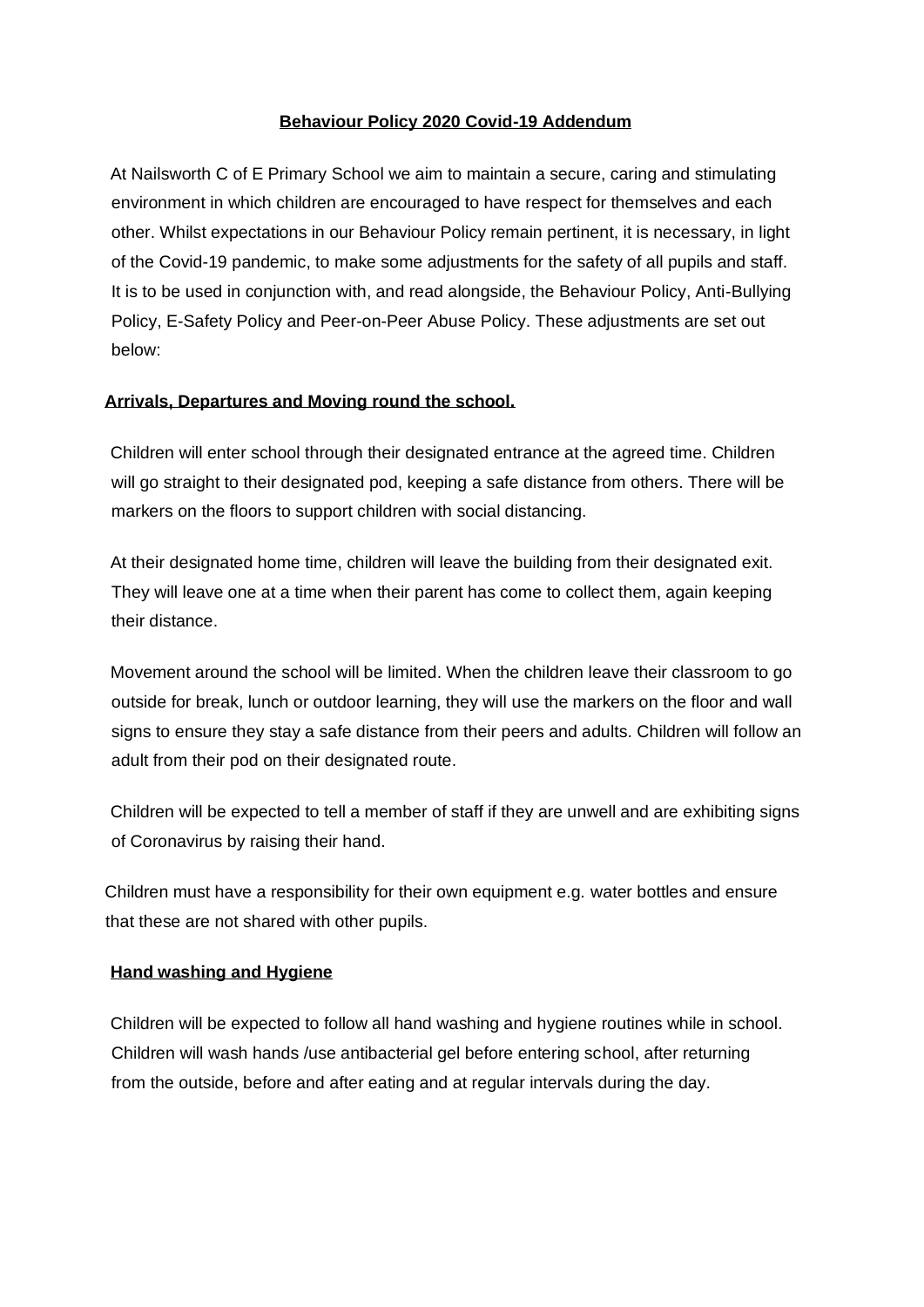We ask children to follow the catch it, bin it, kill it, mantra when in school, if they need to cough or sneeze, they should use a tissue or crook of their arm. Children will be reminded not to touch their face, mouth, nose or eyes while at school.

#### **Social Distancing**

Children will their own space at a desk, which will be forward facing. When children enter their class, they should go straight to their table and nowhere else in the room.

Teachers will ensure that pupils, wherever possible, adhere to social distancing measures.

We understand socially distancing may be more difficult for younger children, they will be encouraged wherever possible to keep a distance from peers and adults, however, we understand this may not always be possible.

## **Toilets**

Only 3 children will use the toilets at any one time.Ks1 will use their own toilets and Ks2 will use the KS2 toilets-even during breaktime Children will be supervised and encouraged to use the toilets one at a time (this may not always be possible with reception children).When a child has finished in the toilet they must wash their hands.

#### **Break times**

Children will have a designated place to play during break times. Children will be expected to remain socially distant from other classes during break times. Children must stay in their designated area.

## **Rewards**

Teachers and Teaching Assistants welcome opportunities to praise individuals for good work, attitude or good behaviour, and show recognition, if these are brought to their attention. Above all praise and encouragement should be used as much as possible. On Fridays, Ms Geller will visit each class to deliver Head teacher's Awards and Star of the Week awards.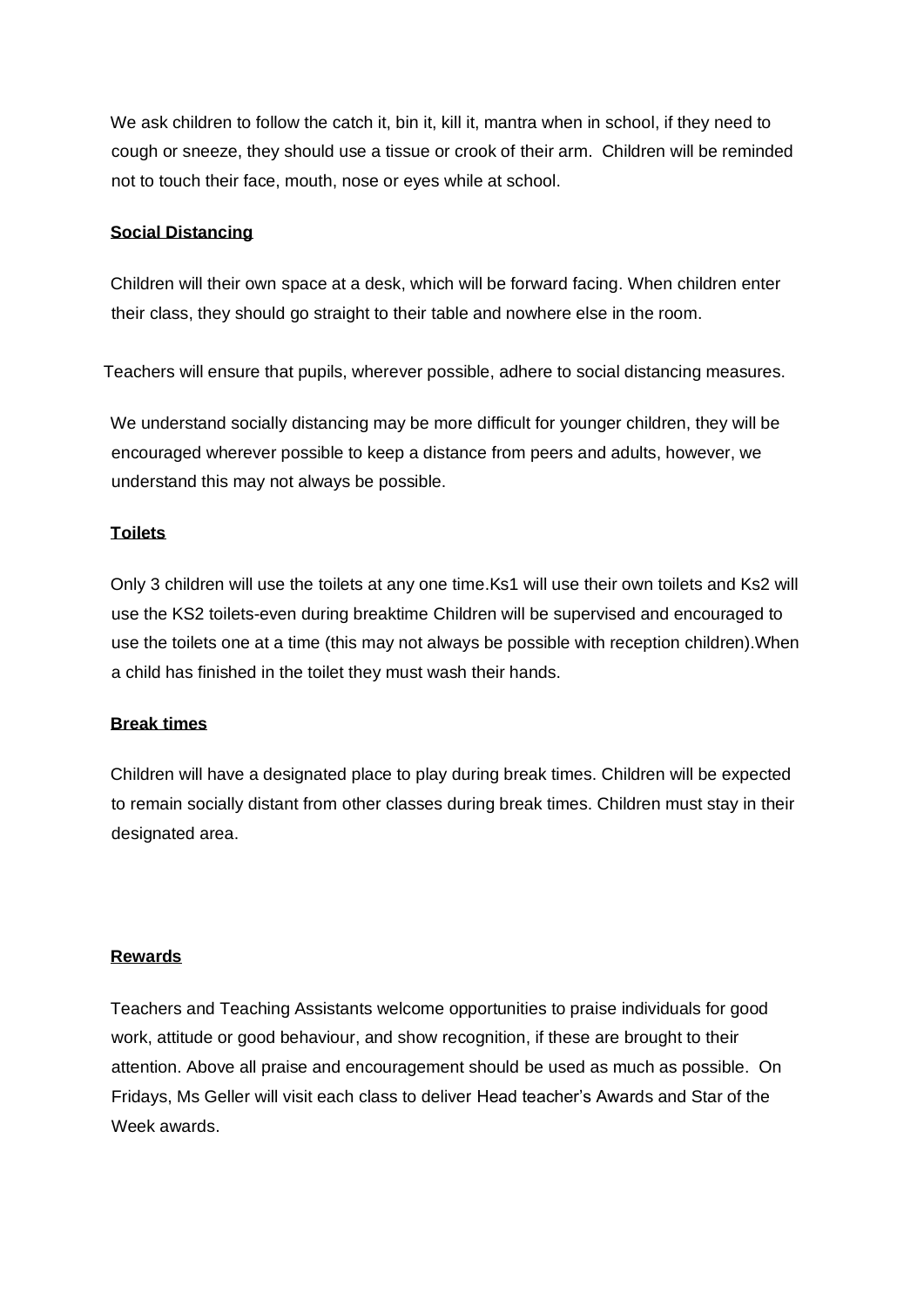# **Behaviour in school**

If a child's behaviour is deemed high risk, for example, refusing to adhere to safety measures, such as, hand washing, social distancing, remaining in their class or deliberate behaviours that put themselves or others at risk, such as spitting or deliberately coughing at people. The following measures may be used:

- Conversation(s) with pupil(s) which could include a verbal warning and other behaviour management strategies in line with our current behaviour policy.
- If all appropriate behaviour management strategies have been exhausted, contact should be made with pupil's parent/carer.
- If the health and safety of other pupils and staff members are put at risk by the pupils not adhering to social distancing measures, then the parent/carer will be expected to collect the pupil and a fixed term exclusion will be applied in line with Exclusion guidance.

# **Pupils with Special Educational Needs**

School acknowledges that children will have had a range of different experiences during the lockdown period which may have an impact on their behaviour presentation upon return to school. Some may present with frustration as a result of being isolated from friends or having missed a significant event or experience; e.g. exams, school trip, etc. Others may have experienced bereavement or loss or another, real or perceived, traumatic episode. For many, the process of re-engagement with learning and the school community, under unusual circumstances, may require some additional input and encouragement.

As a result of these varied experiences children may present with behaviour that is not usual, this may include;

- Anxiety; lack of confidence
- Challenging behaviour; fight or flight response
- Anger; shouting, crying
- Hyperactivity and difficulties maintaining attention

For some children, including those with attachment concerns or SEN, and especially those with autism, the change in routines and lack of familiarity will require additional adjustment.